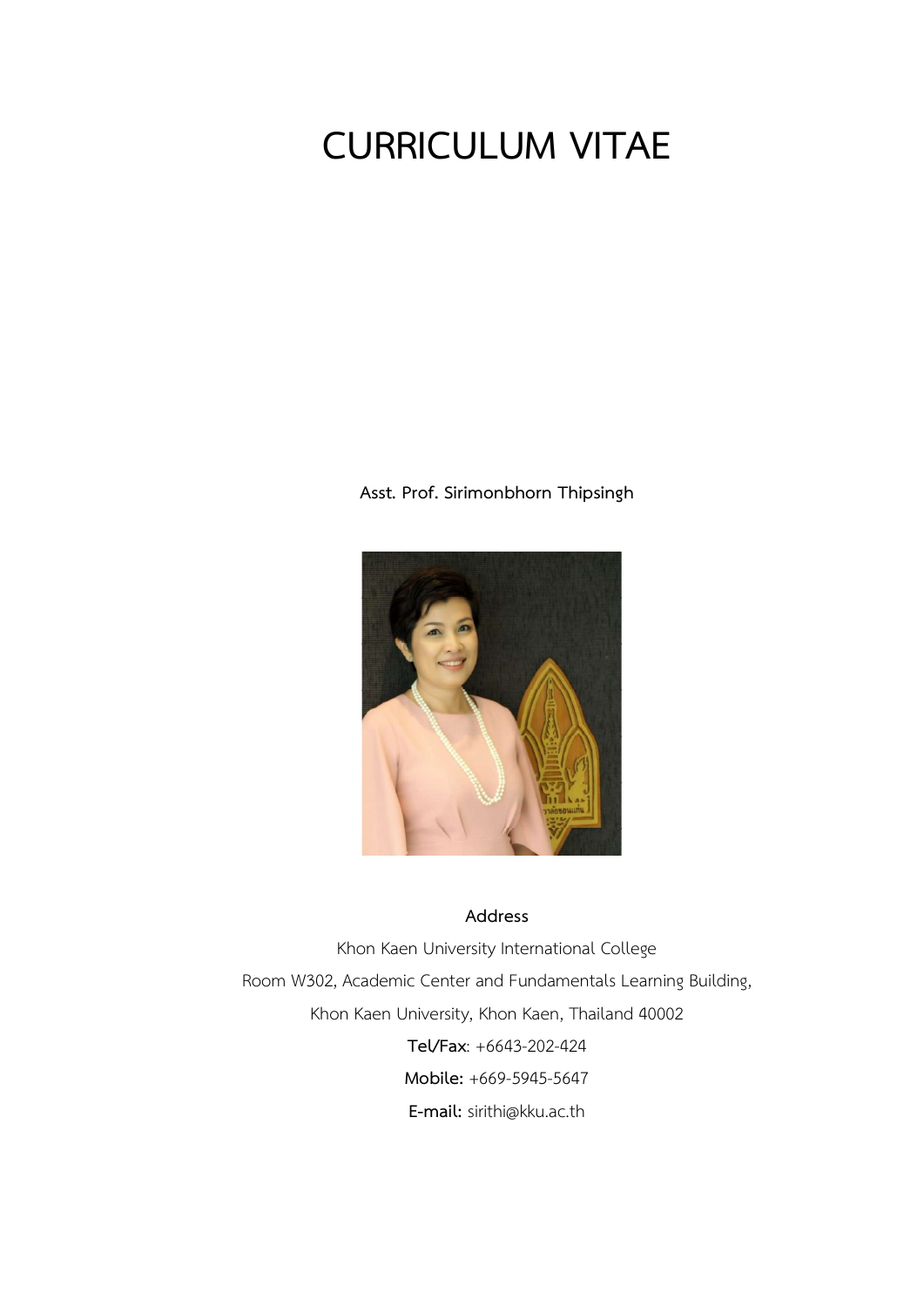#### PERSONAL INFORMATION

|                | <b>Name and Surname:</b> Sirimonbhorn Thipsingh |
|----------------|-------------------------------------------------|
| Academic Rank: | Assistant Professor                             |
| Nationality:   | Thai                                            |
| Resident of:   | Thailand                                        |

# CONTACT INFORMATION

Khon Kaen University International College Room W302, Academic Center and Fundamentals Learning Building, Khon Kaen University, Khon Kaen, Thailand 40002 Mobile: +669 5945 5647 E-Mail: sirithi@kku.ac.th

# KEYS OF SUCCESS

Integrity , Leadership, Communication, Improvement, Teamwork

## EDUCATION

| September 1999: | STRAYER UNIVERSITY, VIRGINIA, USA                    |
|-----------------|------------------------------------------------------|
|                 | Master of Science in Business Administration (MSBA), |
|                 | Graduated with high honors (Magna cum Laude)         |
| March 1994:     | THAMMASAT UNIVERSITY, BANGKOK, THAILAND              |
|                 | Bachelor of Art in Sociology and Anthropology        |

# **TRAINNING**

| July 2007:    | Landmark Education, Bangkok, Thailand        |
|---------------|----------------------------------------------|
|               | Landmark Forum Course                        |
| October 2008: | Landmark Education, Bangkok, Thailand        |
|               | Landmark Advance Course                      |
| June 2009:    | The Millionaire Mind: T. Harv Eker, Malaysia |
|               | The Millionaire Mind Intensive Course        |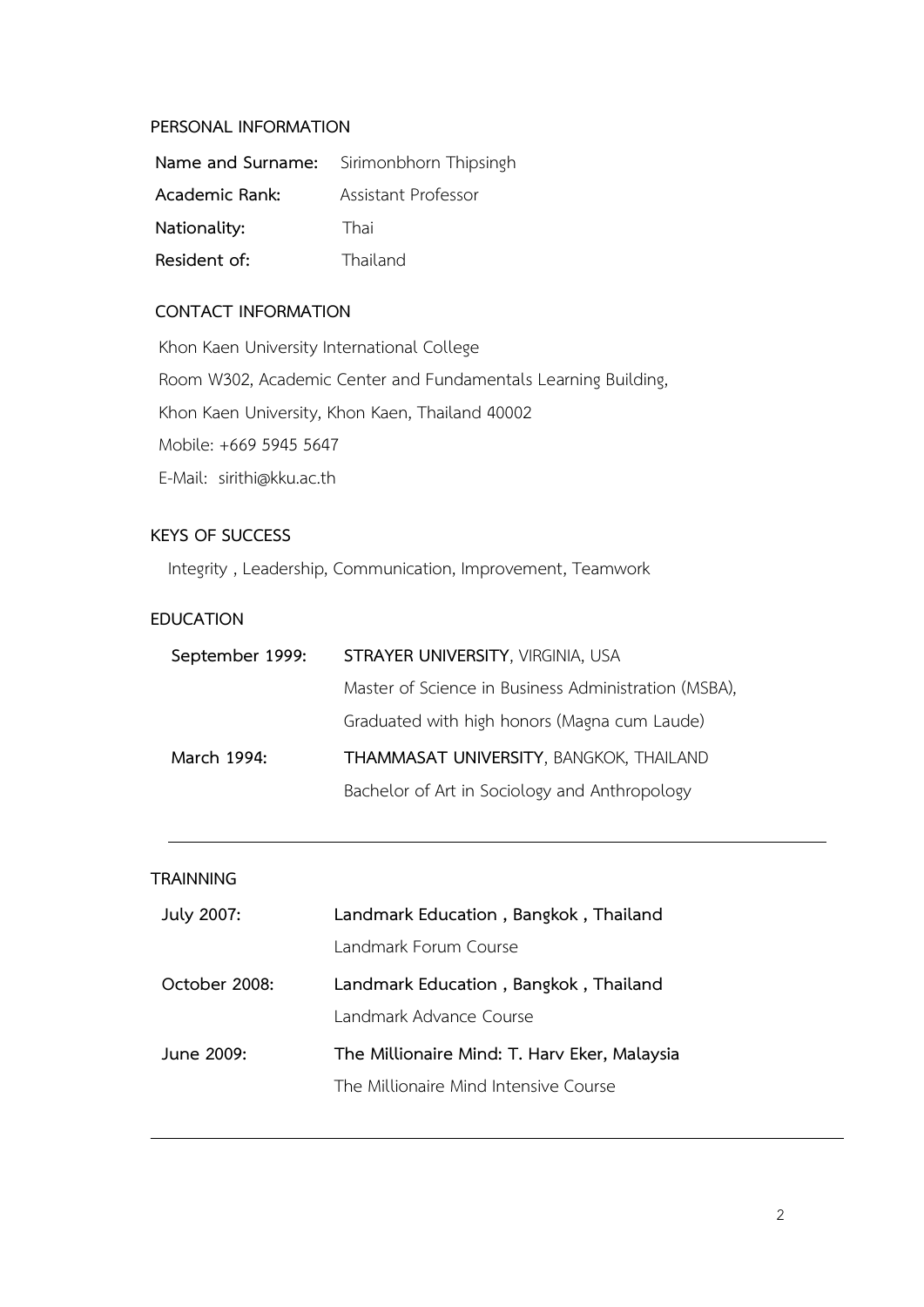## PROFESSIONAL EXPERIENCES

## OCT 2013 - Present:

**Lecturer in International Marketing Program, Khon Kaen University International** College, Khon Kaen, Thailand

# MAR 2012 - OCT 2013:

- **Lecturer, Tourism and Service Industry College, Nakhon Phanom University, Nakhon** Phanom, Thailand
- **Pincipal of Administration of Tourism and Service Industry College, Nakhon** Phanom University, Nakhon Phanom, Thailand

## APR 2008 - JAN 2012:

■ Sale and Marketing Manager, QQQ Co., LTD., Bangkok, Thailand

# JUL 2005 - FEB 2008:

- Lecturer, The Faculty of Tourism and Hotel Management, Mahasarakham University, Mahasarakham, Thailand
- **Associate Dean for Administration and International Affair of The Faculty of** Tourism and Hotel Management, Mahasarakham University, Mahasarakham, Thailand

## MAR 2000 - SEP 2002:

- Flight Attendant of Adecco for QANTAS Airways, Bangkok Base, Thailand
- SEP 1996 DEC 1999:
	- Guest Relation Assistant Manager, TARATHAI Restaurant, Virginia, USA

## MAR 1992 - MAR 1995:

Part-time Exhibitor, Daramitra Co., LTD., Bangkok, Thailand

## SEP 1993 - JUN 1994:

Assistant Tour Guide, Seatran Travel Co., LTD., Bangkok, Thailand

## MAR 1991 - JUN 1991:

Research Assistant, GF Special Helps Program, Khon Kaen, Thailand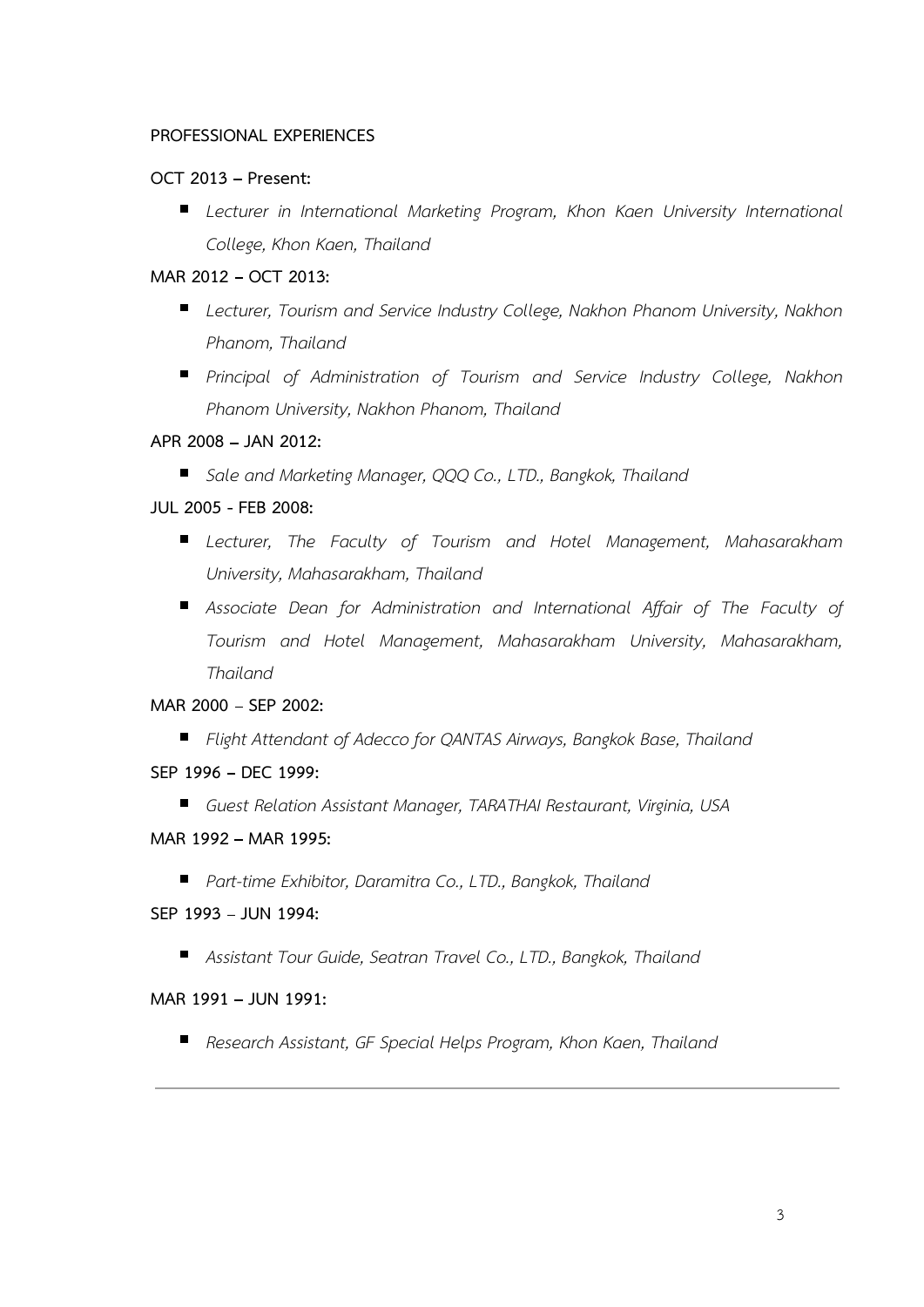## ACADEMIC CONTRIBUTIONS

#### JOURNAL ARTICLE

 $\blacksquare$ Thipsingh, Sirimonbhorn. 2015. Creating a Network of Youth in Sustainable Tourism Development in the Greater Mekong Sub-region Case study: Nakhon Phanom, Thailand and Khammouan, Laos PDR. Procedia -Social and Behavioral **Sciences**, Volume 195, p. 1573 - 1582.

## CONFERENCE PROCEEDING

- Thipsingh, Sirimonbhorn. 2015. The Decision to Study in a Program of Tourism and Hospitality Industry at a Small Suburban University Case Study: Nakhon Phanom University. Thailand. Proceedings of the National Conference on Thailand, China, and The Asia-Pacific in the 21st Century, Bangkok, Thammasat University,  $p.126 - 152.$
- Thipsingh, Sirimonbhorn. 2016. Wildlife Photographers' Motivation in Photographic Tourism. Proceedings of the International Conference in Emerging Tourism in the Changing world, Chiang Mai, Chiang Mai University, p. 271-278.

## RESEARCH REPORTS

- $\blacksquare$ Thipsingha, Pornpun and others. 2005. Homestay Tourism Development with Isan Herbal Wisdom Heritage Case study: Ban Chiang Hian, Khwao Sub district, Muang District, Mahasarakham Province. Mahasarakham, Mahasarakham University.
- Thipsingha, Pornpatra and others. 2006. Development and Management of Community Spa: A case Study of Chiang Hian Village, Khwao Sub district, Muang District, Mahasarakham Province. Mahasarakham, Mahasarakham University.
- Thipsingh, Sirimonbhorn. 2012. The Decision to Study in the Tourism and Service Industry College, Nakhon Phanom University. Nakhon Phanom, Nakhon Phanom University.
- Thipsingh, Sirimonbhorn. 2013. Attitude and Guidelines for Creating a Network of Youth and Students towards the Development of Tourism in the Greater Mekong Sub-region. This project is support by Greater Mekong Sub-region Study Center, Nakhon Phanom University (GMSC-NPU).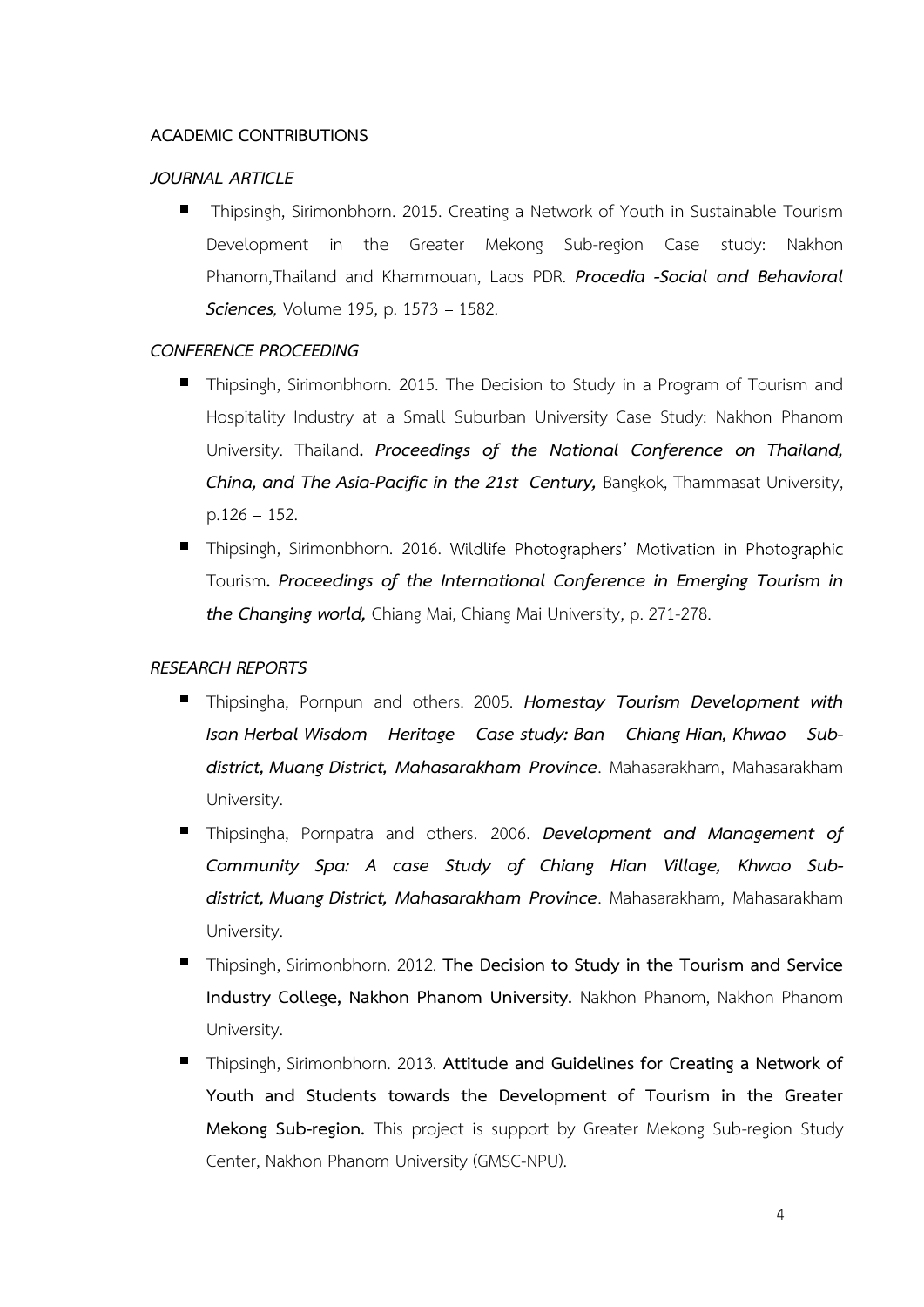#### RELERVANT EXPERIENCE IN RESEARCH

Collecting Data Sub-team Leader in the project of German Research Foundation (DFG) for interviewing rural households in Nakhon Phanom during April to May 2013 The project was executed jointly by Leibniz University Hannover, Germany and Nakhon Phanom University.

#### **CERTIFICATES**

| March 2000:     | <b>QANTAS</b>                                                       |
|-----------------|---------------------------------------------------------------------|
|                 | Certificate of Achievement in Cabin Crew Long Haul Initial Course   |
| April 2000:     | <b>QANTAS</b>                                                       |
|                 | Certificate of Completion in Oversea Based Adecco Flight            |
|                 | Attendant Development Program                                       |
| February 2001:  | <b>QANTAS</b>                                                       |
|                 | Statement of Completion in Level II Flight Attendant                |
| February 2001:  | Adecco and QANTAS                                                   |
|                 | Certificate in Recognition and Appreciation for In-Flight Excellent |
|                 | Service                                                             |
| August 2001:    | <b>QANTAS</b>                                                       |
|                 | Statement of Completion in Understanding Cultural Differences-      |
|                 | Japan                                                               |
| July 2003:      | ATC by IATA                                                         |
|                 | Certificate of Training in Ticketing and Reservation                |
| September 2003: | The Association of Researchers in Social Science                    |
|                 | Certificate in Writing an Abstract in Research Essay Class 2        |
| November 2003:  | TAT and ICCA                                                        |
|                 | Statement of Completion a one-day ICCA Education Program in         |
|                 | "Making the Difference: Professional Growth Opportunities in the    |
|                 | Meeting Industry"                                                   |
| December 2003:  | Faculty of Oriental Medicine, Rungsit University                    |
|                 | Certificate of Completion in Spa Manager Course                     |